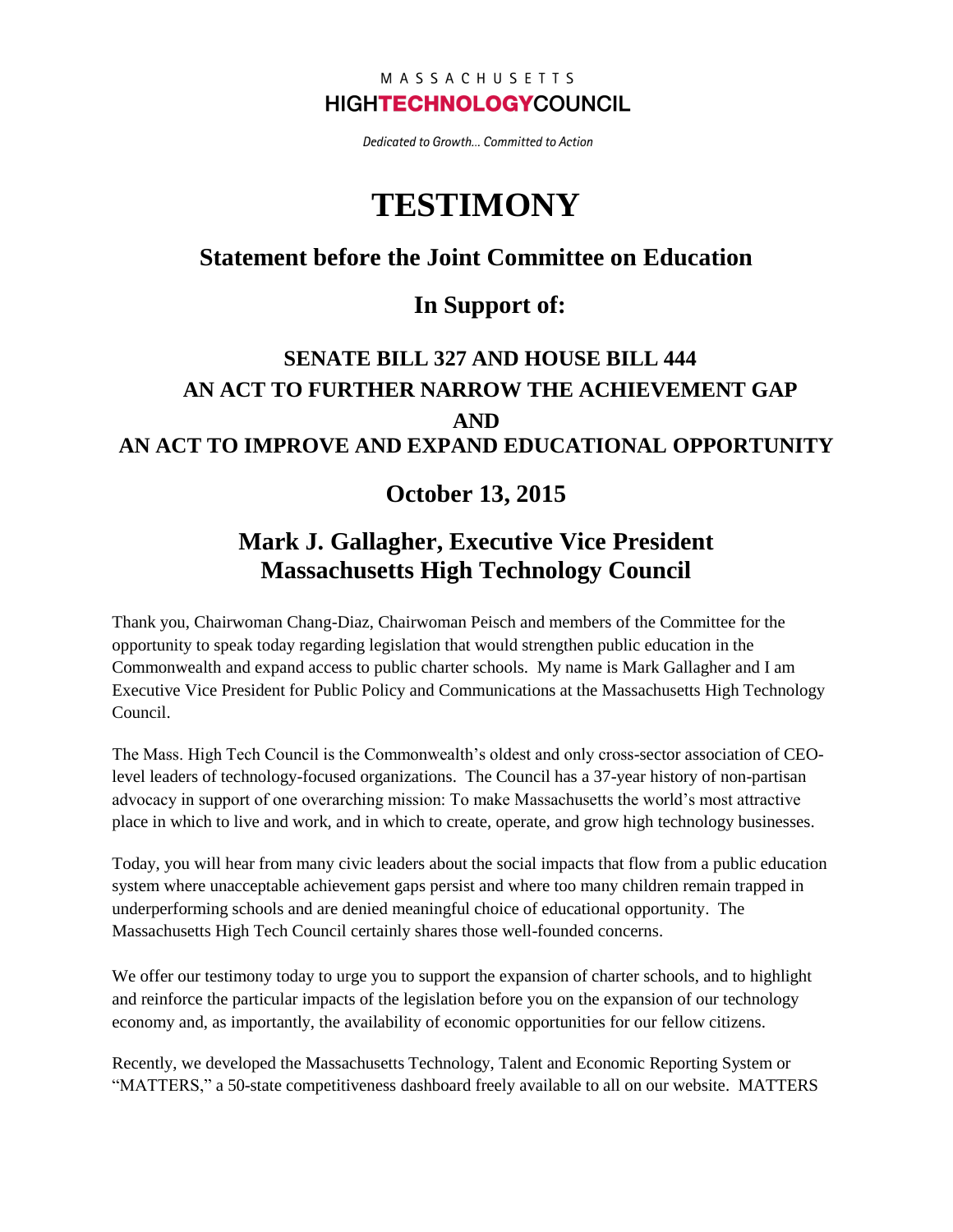allows anyone to access key talent, cost and economic data and to use that data to benchmark Massachusetts against any other state or group of states.

MATTERS data reveals a current technology workforce in Massachusetts that is quite strong. Among the 50 states, we have the highest percentage of bachelor's degrees in our workforce and one of the highest ratios of tech employment to total employment in the nation. But MATTERS' talent demand data shows that Massachusetts is one of the most difficult states in which to hire technology talent. That is indeed an ongoing and significant challenge for our local technology employers and a primary focus of the High Tech Council's efforts.

Today, we respectfully ask you to view these talent supply-demand dynamics through a different, but related, frame. One that is focused not only on the challenges it presents to employers but on the opportunities it presents for our citizens, including today's school age children. The growing demand for technology talent is creating an increasing level of opportunity for those who have the STEM and other career readiness skills to seize those opportunities.

The Commonwealth is blessed with a public school system that is the envy of the nation. It is a simple fact, and point of pride, that on the whole, our public schools outperform those in other states. It is also a fact that the Education Reform Act of 1993 played a key role in creating that success. Through the Education Reform Act, the Commonwealth made a renewed commitment to its public schools by increasing resources, applying rigorous assessments, enhancing accountability and catalyzing innovation though the creation of public charter schools.

Since 1993 we have chosen to take other key steps to improve our public schools, including the passage of the Race to the Top legislation in 2010 which have allowed our public system to make additional incremental improvements.

But two troubling facts remain. First, all of our children will live in a world where global competition and the 21<sup>st</sup> Century economy require evermore complex skills and knowledge to succeed. And second, far too many of our children remain trapped in underperforming schools that hamper, rather than enhance, their chances of success. The social and economic consequences of failing to face these facts are enormous. We must continue to make incremental improvements and the time to take the next step is now.

Massachusetts has before it an incredible opportunity that we are well-positioned to seize, but only if we are willing to do so. We must choose to pursue that opportunity relentlessly, so that  $21<sup>st</sup>$  Century employers will think it unimaginable to not be in Massachusetts and all of our children and their parents will know that our public schools provide a clear path to limitless opportunity.

Show me a  $6<sup>th</sup>$  grader in a failing school today, and assess what real opportunity for success that child has. Now fast forward ten years, and show me that child with a bachelor's degree in computer engineering from UMass Lowell or data science from WPI, and I will show you a young adult with a boundless future.

The charter school legislation before you today creates a well-designed mechanism for sustained, targeted improvement of all public schools and expansion of charter schools and their enrollment, which can meet